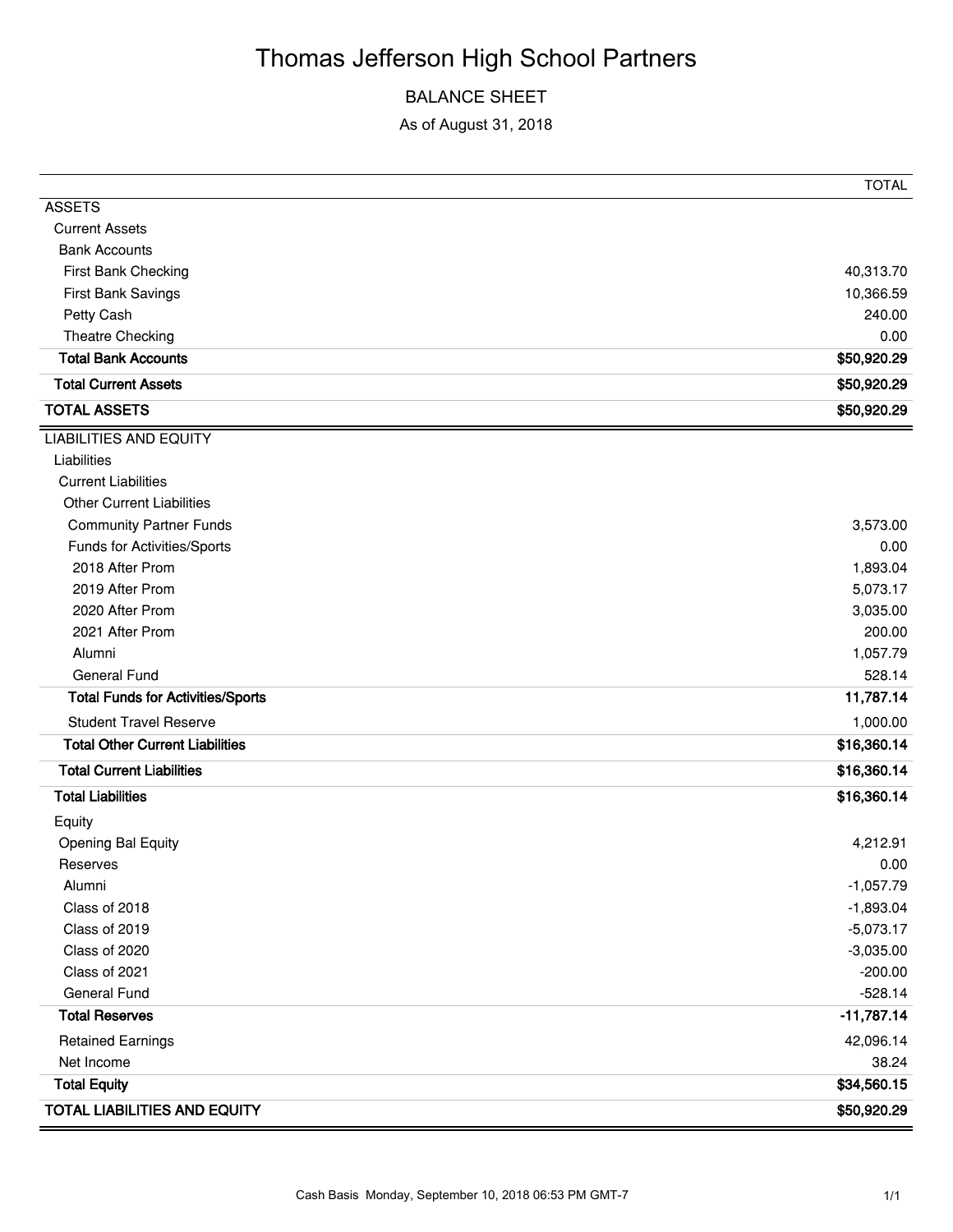#### Thomas Jefferson High School Parent Partners

| <b>TJP Club/Activity Summary</b> | August 31, 2018 |           |          |                 |  |           |          |  |  |
|----------------------------------|-----------------|-----------|----------|-----------------|--|-----------|----------|--|--|
|                                  |                 | Beginning |          |                 |  | Ending    |          |  |  |
|                                  | Balance -       |           |          |                 |  | Balance - |          |  |  |
|                                  |                 | 8/1/2018  | Receipts | Expenditures    |  | 8/31/2018 | Comments |  |  |
| <b>Community Partner Funds</b>   |                 | 3,573     |          |                 |  | 3,573     |          |  |  |
| <b>Travel Reserve</b>            |                 | 1,000     |          |                 |  | 1,000     |          |  |  |
| Class of 2018                    |                 | 1,893     |          |                 |  | 1,893     |          |  |  |
| Class of 2019                    |                 | 4,633     | 640 \$   | $200$ $\mid$ \$ |  | 5,073     |          |  |  |
| Class of 2020                    |                 | 3,035     |          |                 |  | 3,035     |          |  |  |
| Class of 2021                    |                 | 200       |          |                 |  | 200       |          |  |  |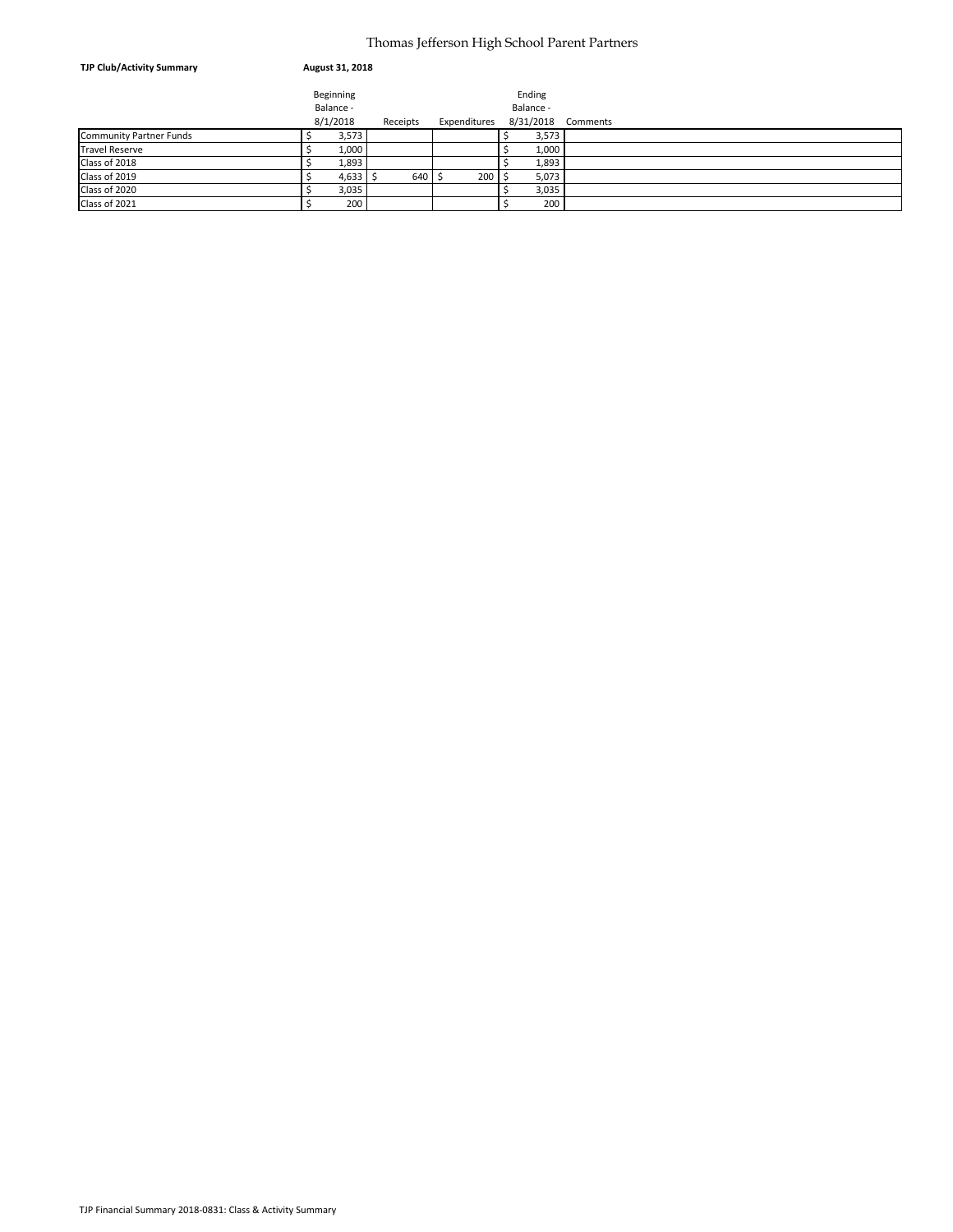## Thomas Jefferson High School Parent Partners

| <b>TJP Financial Summary -</b>                          | 1110111113 Jenerson 1 ugh oenoor 1 taent 1 tanters<br>August 31, 2018 |                          |                          |                         |              |                                      |                                          |  |
|---------------------------------------------------------|-----------------------------------------------------------------------|--------------------------|--------------------------|-------------------------|--------------|--------------------------------------|------------------------------------------|--|
| <b>Balance Sheet -</b>                                  |                                                                       |                          |                          |                         |              |                                      |                                          |  |
| <b>TJP Checking</b>                                     | \$40,313.70                                                           |                          |                          |                         |              |                                      |                                          |  |
| <b>TJP Savings</b>                                      | $\overline{$}$ 10,366.59                                              |                          |                          |                         |              |                                      |                                          |  |
| <b>Theatre Checking</b>                                 | \$<br>$\overline{\phantom{a}}$                                        |                          |                          |                         |              |                                      |                                          |  |
| Petty Cash                                              | \$<br>240.00                                                          |                          |                          |                         |              |                                      |                                          |  |
| <b>Total Cash</b>                                       |                                                                       |                          | \$50,920.29              |                         |              |                                      |                                          |  |
|                                                         |                                                                       |                          |                          |                         |              |                                      |                                          |  |
| Less:                                                   |                                                                       |                          |                          |                         | <b>Notes</b> |                                      |                                          |  |
| <b>Community Partner Funds</b><br><b>Travel Reserve</b> |                                                                       | \$<br>\$                 | 3,573                    |                         |              |                                      |                                          |  |
|                                                         |                                                                       | \$                       | 1,000                    |                         |              |                                      | Replenished Travel Fund - Board approved |  |
| Due to Activities/Sports/Clubs                          |                                                                       |                          | 11,787                   |                         |              | See Current Liabilities for Breakout |                                          |  |
| Due to Other Programs                                   |                                                                       | \$                       | 16,360                   |                         |              |                                      |                                          |  |
| <b>Available to TJP</b>                                 |                                                                       | \$                       | 34,560                   |                         |              |                                      |                                          |  |
| Less: Reserve Requirement                               |                                                                       | \$                       | 6,000                    |                         |              |                                      |                                          |  |
| <b>Available for Distribution / Expenses</b>            |                                                                       | \$                       | 28,560                   |                         |              |                                      |                                          |  |
|                                                         |                                                                       |                          |                          |                         |              |                                      |                                          |  |
| Other Discussion Items / Notes:                         |                                                                       |                          |                          |                         |              |                                      |                                          |  |
| Parent Partners - Logo Merchandise Sales                |                                                                       |                          |                          |                         |              |                                      |                                          |  |
| <b>Book Fair</b>                                        |                                                                       |                          |                          |                         |              |                                      |                                          |  |
| Art Fest - Booth Fees                                   |                                                                       |                          |                          |                         |              |                                      |                                          |  |
| Art Fest - Food                                         |                                                                       |                          |                          |                         |              |                                      |                                          |  |
| Amazon Smile                                            |                                                                       |                          | \$27.48                  |                         |              |                                      |                                          |  |
| <b>Online Auction Expenses</b>                          |                                                                       |                          |                          |                         |              |                                      |                                          |  |
| Donations                                               |                                                                       |                          |                          |                         |              |                                      |                                          |  |
| Merchandise Sales                                       |                                                                       |                          | \$674.00                 |                         |              |                                      |                                          |  |
| COGs                                                    | Square                                                                |                          | (\$14.90)                |                         |              |                                      |                                          |  |
|                                                         |                                                                       |                          |                          |                         |              |                                      | # of Cards \$ Amount Rebate (5%)         |  |
| Misc - King Soopers                                     |                                                                       |                          |                          | Aug                     | 20           | \$21,455                             | \$1,073                                  |  |
|                                                         |                                                                       |                          |                          | Sep                     |              |                                      | \$0                                      |  |
|                                                         |                                                                       |                          |                          | Oct                     |              |                                      | \$0                                      |  |
|                                                         |                                                                       |                          |                          | Nov                     |              |                                      | \$0                                      |  |
|                                                         |                                                                       |                          |                          | Dec                     |              |                                      | \$0                                      |  |
|                                                         |                                                                       |                          |                          | Jan                     |              |                                      | \$0                                      |  |
|                                                         |                                                                       |                          |                          | Feb                     |              |                                      | \$0                                      |  |
|                                                         |                                                                       |                          |                          | Mar                     |              |                                      | \$0                                      |  |
|                                                         |                                                                       |                          |                          | Apr                     |              |                                      | \$0<br>\$0                               |  |
|                                                         |                                                                       |                          |                          | May                     |              |                                      | \$0                                      |  |
|                                                         |                                                                       |                          |                          | Jun                     |              |                                      | \$1,073                                  |  |
| <b>Total Event Sales</b>                                |                                                                       |                          | \$686.58                 |                         |              |                                      |                                          |  |
|                                                         |                                                                       |                          |                          |                         |              |                                      |                                          |  |
| King Soopers Cards                                      |                                                                       | $\overline{\mathcal{S}}$ | $\overline{\phantom{a}}$ | cards sold in the month |              |                                      |                                          |  |

*Miscellaneous*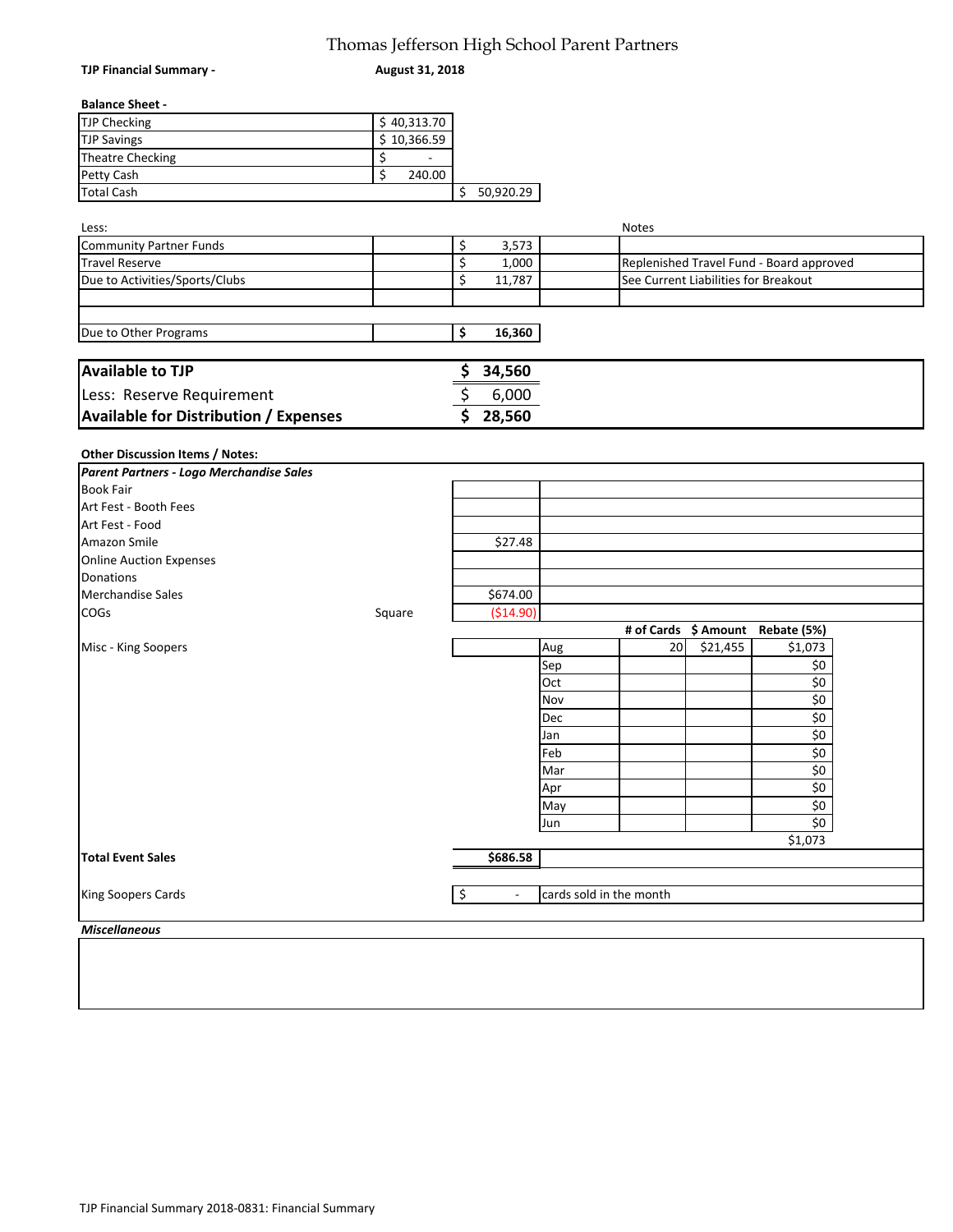### **Budget Summary**

| Income                                      | <b>Budget</b>                  |     | August 2018<br><b>Actuals</b> |     | <b>Balance</b>    | <b>Comments</b>                                                         |
|---------------------------------------------|--------------------------------|-----|-------------------------------|-----|-------------------|-------------------------------------------------------------------------|
| Art Fest                                    | \$<br>9,000                    |     |                               | Ś.  | (9,000)           |                                                                         |
| <b>Online Auction</b>                       | \$<br>10,000                   |     |                               |     | \$ (10,000)       |                                                                         |
| <b>Spirit Store</b>                         | \$<br>$10,000$ \$              |     | 674                           | \$. | (9, 326)          |                                                                         |
| King Soopers Rebates                        | \$<br>$5,000$ \$               |     | 1,073                         | \$  |                   | (3,927) Includes June, July and August 2018                             |
| <b>Donations</b>                            | \$<br>2,500                    |     |                               | \$  | (2,500)           |                                                                         |
| Amazon Smile                                | \$<br>200                      | -\$ | 28                            | \$  | (172)             |                                                                         |
| Miscellaneous                               | \$<br>$\overline{\phantom{a}}$ | \$  | $\mathbf{1}$                  | \$  | 1                 |                                                                         |
| <b>Total Income</b>                         | \$<br>36,700 \$                |     |                               |     | 1,776 \$ (34,924) |                                                                         |
| <b>Expenses</b>                             |                                |     |                               |     |                   |                                                                         |
| <b>Teacher Grants</b>                       | \$<br>10,000                   |     |                               | \$. | 10,000            |                                                                         |
| Student Activities (BBQ, Fall Cleanup, etc) | \$<br>$1,000$ \$               |     | $112 \div$                    |     |                   | 888 Fall Cleanup                                                        |
| Building/Grounds/Cultural                   | \$<br>1,000                    |     |                               | \$  | 1,000             |                                                                         |
| <b>Teacher Appreciation/Hospitality</b>     | \$<br>$1,950$ \$               |     | 323                           | -\$ |                   | 1,627 Snacks for parent lecture, PTO Happy Hour, Freshmen Parent Coffee |
| Insurance-Gen Liability and Bus Shelter     | \$<br>2,000                    |     |                               |     | 2,000             |                                                                         |
| PTO Supplies                                | \$<br>$900 \quad $$            |     | 37                            | \$  |                   | 863 Storage lock and Square reader                                      |
| Transfer King Soopers to Senior Class       | \$<br>3,000                    |     |                               | \$  | 3,000             |                                                                         |
| Art Fest Costs                              | \$<br>1,700                    |     |                               | \$  | 1,700             |                                                                         |
| King Soopers Cards                          | \$<br>500                      |     |                               | \$  | 500               |                                                                         |
| Logo Merchandise                            | \$<br>$10,000$ \$              |     | 1,691                         | \$  |                   | 8,309 New Spartan gear                                                  |
| Quickbooks Online/Filing Fees               | \$<br>200                      |     |                               | \$  | 200               |                                                                         |
| <b>Square Costs/Bank Charges</b>            | \$<br>750 \$                   |     | 15                            | \$  |                   | 735 Square costs                                                        |
| Miscellaneous                               | \$<br>200                      |     |                               | \$  | 200               |                                                                         |
| <b>Total Expenses</b>                       | \$<br>33,200 \$                |     | 2,178                         | \$  | 31,022            |                                                                         |
| Reserve                                     | \$<br>6,000                    |     |                               | \$. | 6,000             |                                                                         |
| <b>Expenses Including Reserve</b>           | \$<br>39,200 \$                |     | 2,178                         |     | \$37,022          |                                                                         |
| Petty Cash                                  | \$<br>240                      |     |                               | \$  | 240               |                                                                         |